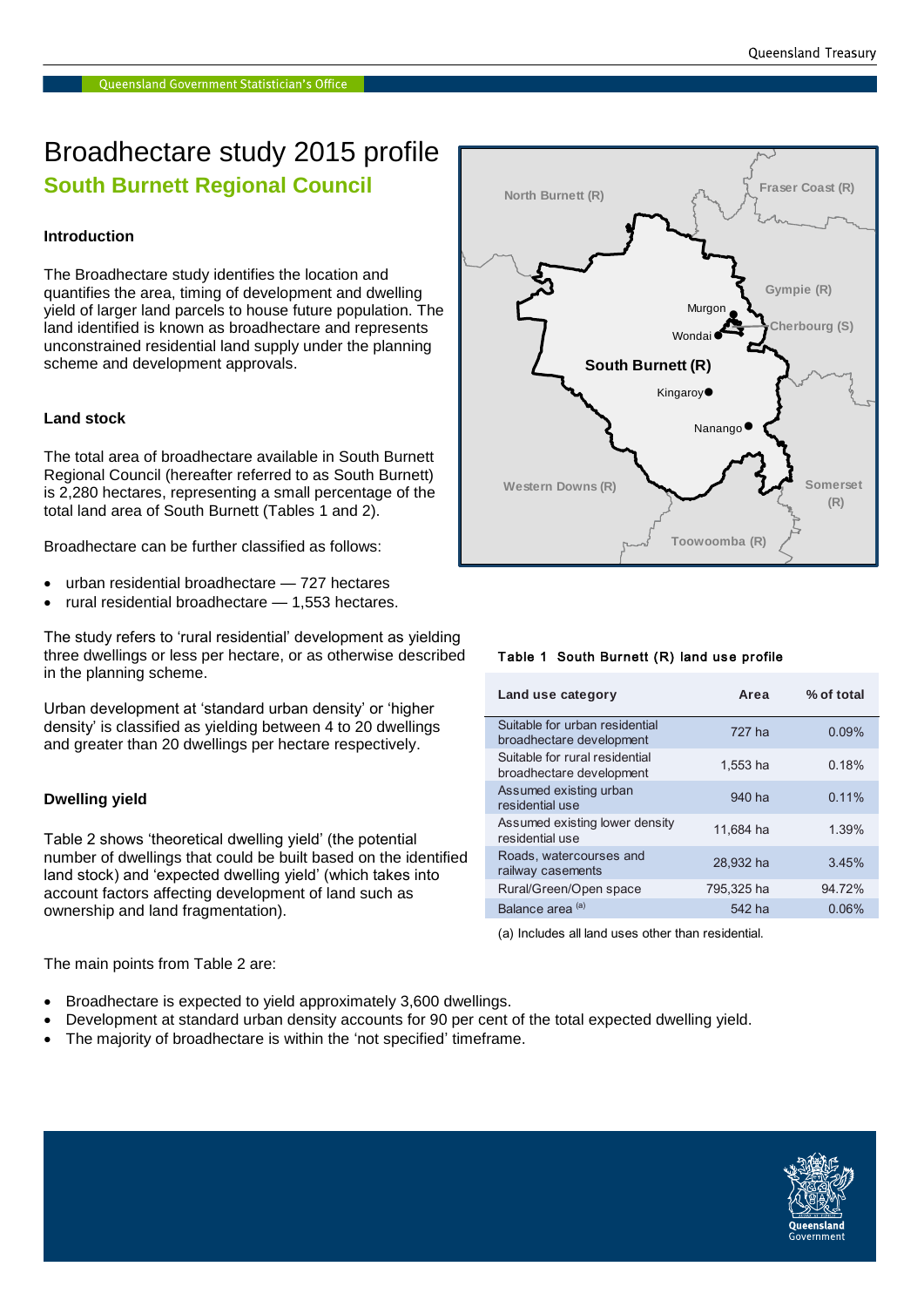## Queensland Government Statistician's Office<br>Table 2 South Burnett (R) broadhectare stock and dwelling yield <sup>(a)</sup>

|                        | Broadhectare stock (hectares) |                                                            |                  | <b>Theoretical</b> | (c)<br>Expected dwelling yield (dwellings) |                          |                           |                  |                           |
|------------------------|-------------------------------|------------------------------------------------------------|------------------|--------------------|--------------------------------------------|--------------------------|---------------------------|------------------|---------------------------|
| Timeframe              | Higher<br>density             | <b>Standard</b><br>urban density                           | Rural<br>density | Total<br>stock     | dwelling yield<br>(dwellings) $^{(b)}$     | <b>Higher</b><br>density | Standard<br>urban density | Rural<br>density | <b>Total</b><br>dwellings |
| $0 - 2$ years          |                               | 31                                                         | 134              | 165                | 363                                        | 44                       | 217                       | 102              | 363                       |
| $2 - 5$ years          | 0                             | 185                                                        | 33               | 217                | 2,531                                      | 0                        | 896                       | 3                | 898                       |
| $5 - 10$ years         | $\Omega$                      | 66                                                         | 68               | 133                | 934                                        | 0                        | 347                       | 16               | 363                       |
| $10+$ years            | 0                             | 24                                                         | 138              | 163                | 311                                        |                          | 74                        | 19               | 93                        |
| Not specified          | $\Omega$                      | 420                                                        | 1.181            | 1.601              | 6.351                                      | 0                        | 1.764                     | 157              | 1.921                     |
| Total<br>$\sim$ $\sim$ |                               | 726<br>$\mathbf{a}$ , and a set of the set of $\mathbf{a}$ | 1,553            | 2,280              | 10,490                                     | 44                       | 3,298                     | 297              | 3,639                     |

(a) Components may not sum exactly to totals due to rounding.

(b) Yield if all broadhectare stock is developed irrespective of ownership and/or fragmentation.

(c) Yield has been reduced to account for likelihood of development due to factors such as ownership and fragmentation.

#### **Stock composition**

The broadhectare stock in South Burnett is located primarily within land parcels greater than 10 hectares in area (Table 3). For all broadhectare parcels, the difference between the overall parcel area (3,344 hectares) and the area available for development (2,280 hectares) indicates that some parcels are affected by physical or environmental constraints. The main points from Table 3 include:

- Broadhectare stock is contained within 407 land parcels.
- Parcels less than or equal to 1.2 hectares account for over 54 per cent of all parcels.
- Parcels sized 10 hectares or more account for almost 49 per cent of the expected total dwelling yield from broadhectare land.

| Broadhectare area (hectares)<br>Total area<br>Parcel size<br>Land |                     |                          |                          | Expected dwelling yield (number) |                |                                     |                      |                           |
|-------------------------------------------------------------------|---------------------|--------------------------|--------------------------|----------------------------------|----------------|-------------------------------------|----------------------|---------------------------|
| categories<br>(hectares)                                          | parcels<br>(number) | of parcels<br>(hectares) | Urban<br>residential (b) | Rural<br>residential             | Total<br>stock | Urban<br>residential <sup>(b)</sup> | Rural<br>residential | <b>Total</b><br>dwellings |
| $\leq$ 1.2                                                        | 222                 | 109                      | 105                      | $\Omega$                         | 105            | 423                                 | 0                    | 423                       |
| $1.3 - 2.0$                                                       | 54                  | 89                       | 83                       | 0                                | 83             | 436                                 | 0                    | 436                       |
| $2.1 - 4.9$                                                       | 31                  | 94                       | 85                       | $\overline{0}$                   | 85             | 513                                 | $\Omega$             | 513                       |
| $5.0 - 9.9$                                                       | 33                  | 264                      | 43                       | 213                              | 257            | 434                                 | 67                   | 501                       |
| $10.0+$                                                           | 67                  | 2.790                    | 411                      | 1.340                            | 1.751          | 1.535                               | 230                  | 1.765                     |
| Total                                                             | 407                 | 3.344                    | 727                      | 1,553                            | 2,280          | 3,342                               | 297                  | 3,639                     |

#### Table 3 South Burnett (R) broadhectare stock composition (a)

(a) Components may not sum exactly to totals due to rounding.

(b) Includes dwellings at higher and standard urban densities.

#### **Population capacity**

The preliminary estimated resident population of South Burnett at 30 June 2014 was 32,900 persons (Source: ABS 3218.0). This is expected to increase to between 36,100 (low series) and 39,400 (high series) persons by 2026, representing population growth over the 2014–2026 period of between 3,200 (low series) and 6,500 (high series) (Source: *Queensland Government Population Projections*, 2013 edition).

The average household size for occupied private dwellings in South Burnett at the time of the 2011 Census was 2.5 and 1.6 persons for houses and attached dwellings respectively. Table 4 shows that depending on average household size, broadhectare development could accommodate between 7,600 and 10,500 persons. Further development in existing residential areas, where the parcel size is less than 2,500 m<sup>2</sup>, could also accommodate additional population.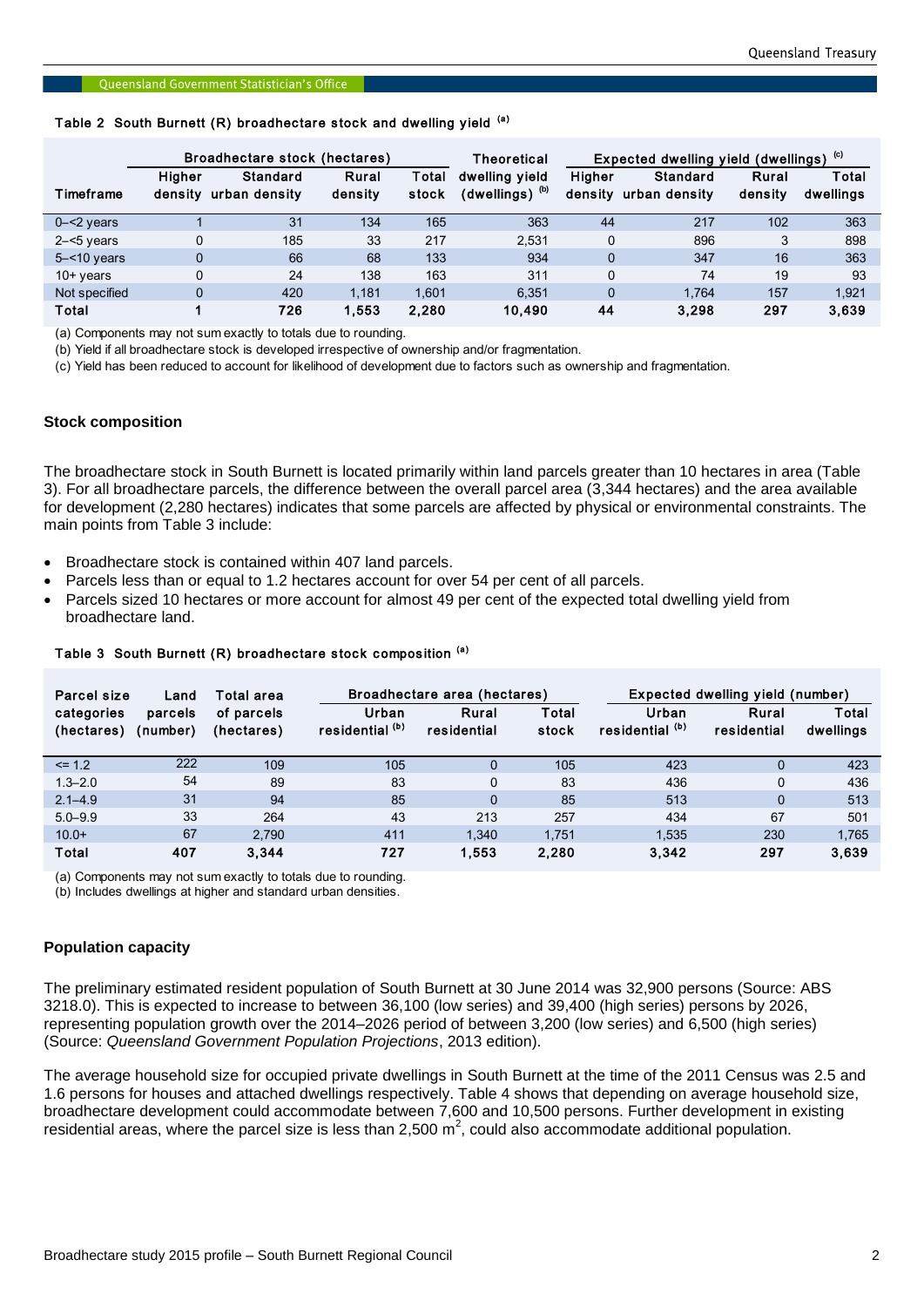| Development                        | Number of |       | Household size (average persons per household) |       |       |        |  |  |  |
|------------------------------------|-----------|-------|------------------------------------------------|-------|-------|--------|--|--|--|
| type                               | dwellings | 2.1   | 2.3                                            | 2.5   | 2.7   | 2.9    |  |  |  |
|                                    |           |       | Possible population yield                      |       |       |        |  |  |  |
| Rural residential                  | 297       | 623   | 682                                            | 742   | 801   | 860    |  |  |  |
| Standard urban density residential | 3,298     | 6,926 | 7.586                                          | 8.246 | 8.905 | 9,565  |  |  |  |
|                                    |           |       | Household size (average persons per household) |       |       |        |  |  |  |
|                                    |           | 1.2   | 1.4                                            | 1.6   | 1.8   | 2.0    |  |  |  |
|                                    |           |       | Possible population yield                      |       |       |        |  |  |  |
| Higher density residential         | 44        | 53    | 62                                             | 70    | 79    | 88     |  |  |  |
|                                    |           |       |                                                |       |       |        |  |  |  |
| Total                              | 3,639     | 7,602 | 8,330                                          | 9.058 | 9,786 | 10,513 |  |  |  |
|                                    |           |       |                                                |       |       |        |  |  |  |

# Queensland Government Statistician's Office<br>Table 4 South Burnett (R) population yields based on a range of household sizes (persons) <sup>(a)</sup>

(a) Count of all persons enumerated in the dwelling on census night, including visitors from within Australia.

Excludes usual residents who were temporarily absent on census night.

#### **Total potential dwelling yield**

Land ownership and fragmentation are potential constraints to residential development, and adjustments have been made to the broadhectare stock by applying potential development rates to land parcels. Furthermore, existing vacant residential land stock below 2,500  $m^2$  has been added to the broadhectare supply. Broadhectare residential land supply based on these components indicates a total potential dwelling yield of approximately 4,600 dwellings (See Table 5).

It is important to note that this dwelling yield does not include dwellings that would have been achieved through infill and redevelopment of smaller parcels below the broadhectare model threshold of 2500  $m^2$ .

#### **Dwelling demand**

Evidently, not all future dwelling demand will be met through development of broadhectare land. Nevertheless, an indicator of the adequacy of supply of residential land (broadhectare and vacant lots) can be calculated by comparing the total supply as indicated above with future demand.

To make an assessment of future demand and determine whether there is adequate supply of residential land, three scenarios of dwelling projections have been used based on the Queensland Government's population projection series low, medium and high. Figure 1 and Table 5 show, based on these scenarios, the amount of land supply in terms of years remaining.

#### Figure 1 South Burnett (R) projected demand for land stock based on dwelling projections

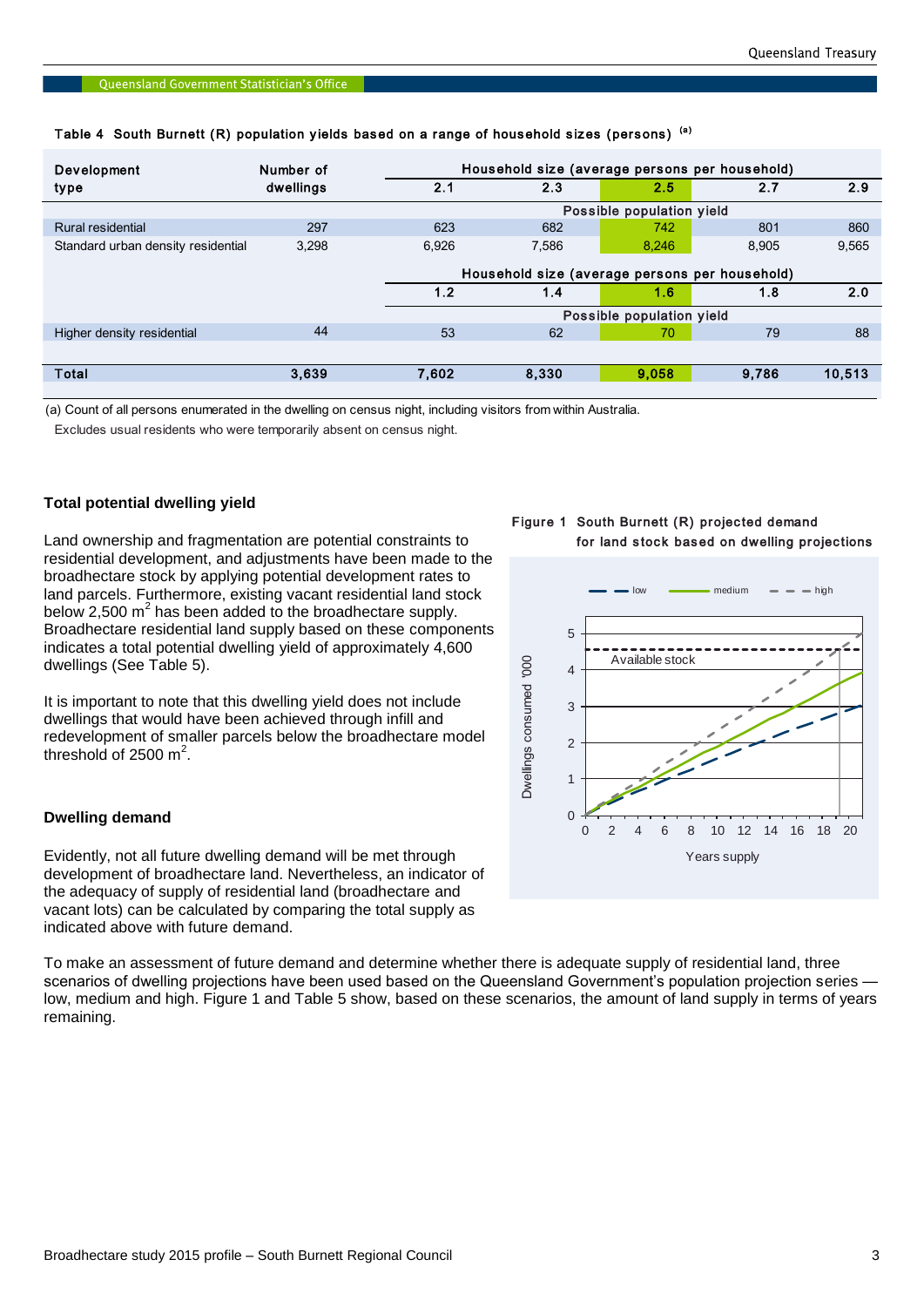Table 5 also shows that developed land parcels that are vacant account for approximately 21 per cent of the total potential dwelling yield.

|  |  |  | Table 5 South Burnett (R) broadhectare supply scenarios |  |  |
|--|--|--|---------------------------------------------------------|--|--|
|--|--|--|---------------------------------------------------------|--|--|

|                                                          | Demand for residential lots                | Supply - Stock of residential lots        |                                                       |                                                    |                     |  |  |
|----------------------------------------------------------|--------------------------------------------|-------------------------------------------|-------------------------------------------------------|----------------------------------------------------|---------------------|--|--|
| <b>Dwelling</b><br>production<br>scenario <sup>(a)</sup> | <b>Dwellings required</b><br>to 2036 $(b)$ | <b>Broadhectare</b><br>dwelling yield (c) | <b>Existing vacant</b><br>land parcels <sup>(d)</sup> | <b>Total potential</b><br>dwellings <sup>(e)</sup> | Years<br>supply (f) |  |  |
| Low trend                                                | 3.053                                      | 3,639                                     | 941                                                   | 4.580                                              | n.a                 |  |  |
| Medium trend                                             | 3.949                                      | 3.639                                     | 941                                                   | 4.580                                              | n.a                 |  |  |
| High trend                                               | 5,008                                      | 3,639                                     | 941                                                   | 4,580                                              | 19                  |  |  |

(a) Based on dwelling projection levels produced in 2013. (e) Supply of residential lots.

(b) Dwellings required to 2036 based on Queensland Government (f) Illustrative only, if no development occurs outside of

household and dwelling projections, 2013 edition broadhectare land.

(c) Adjusted to take into account the propensity of development. n.a supply beyond projection range.

(d) Estimate of vacant residential parcels at August 2014.

**Conclusion — South Burnett Regional Council**

The study has estimated that the total area of broadhectare available for residential development is 2,280 hectares. If this land were fully developed it has the potential to yield approximately 4,600 dwellings and accommodate 9,100 persons, using current average household sizes.

Based on current medium series household projections and the expected broadhectare dwelling yield, the available residential land stock is beyond the current projection range.